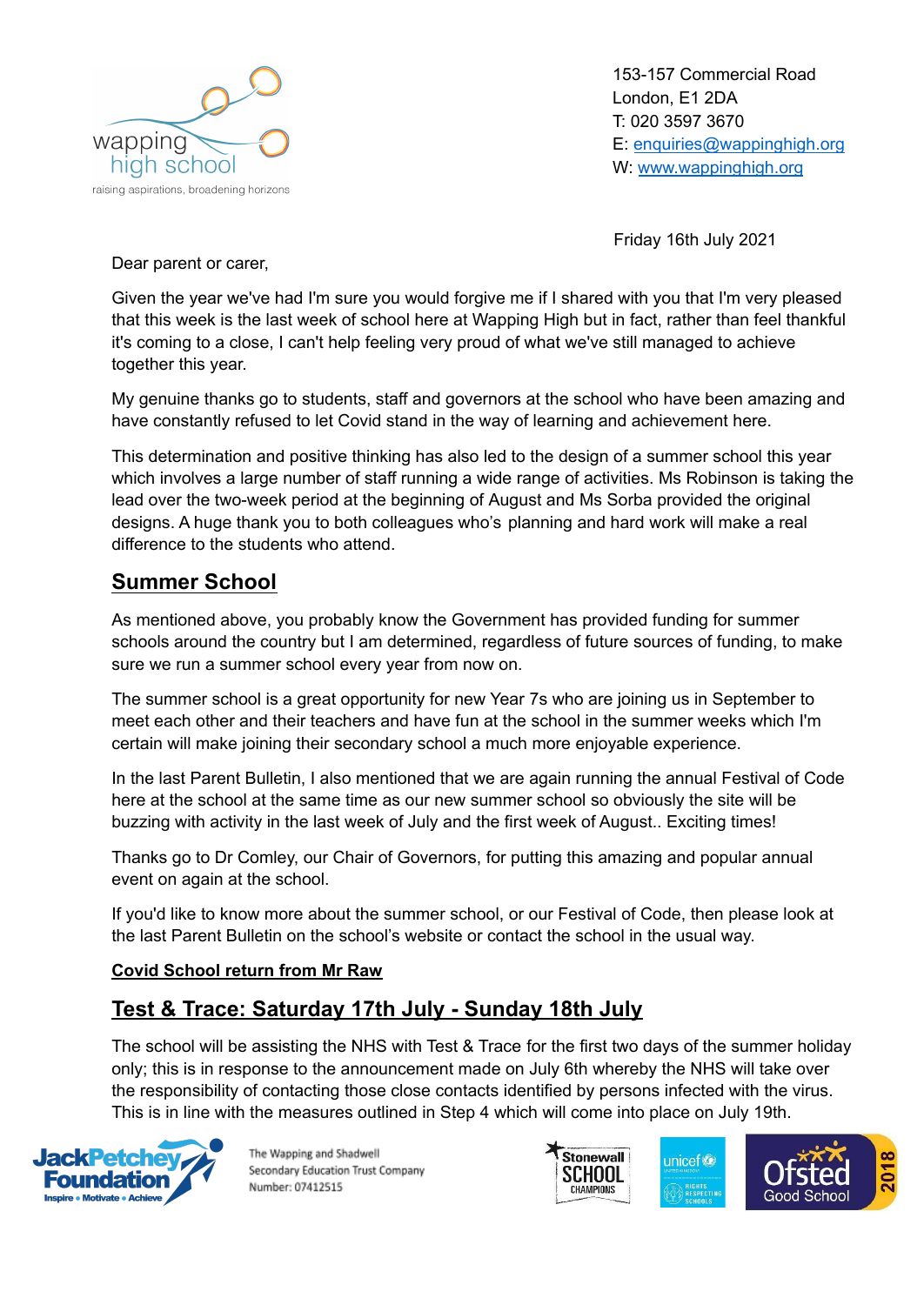Therefore, any positive test results via either Lateral Flow (LFT) or PCR should be forwarded to the school on the designated email address [covidtesting@wappinghigh.org](mailto:covidtesting@wappinghigh.org) as well as uploaded to the NHS Covid app if taken on either the **17th or 18th July.**

During this two day period, the email will be checked up until **12:00pm lunchtime** and every effort will be made to identify close contacts of any individuals infected with COVID-19. From there, families of those close contacts will be informed that their child must self-isolate for the requisite number of days from when they were last in the presence of an infected individual.

It is important to communicate that a negative result from an LFT within the 10 day isolation period does not currently mean that the isolation can end early. However, I would urge you to update yourself with any guidance to come out in the wake of restrictions easing on July 19th and all information in this letter is correct at the time of writing.

Please note that from **Monday 19th July,** any positive cases of COVID-19 should be reported to the NHS only and not the school. From this date, the NHS will have sole responsibility for Track & Trace.

# **ATS (Asymptomatic Testing Site) and Staggered Start**

The return of students in September will also see the re-introduction of the ATS (Asymptomatic Testing Site) at Wapping High School. Upon their return, each student will be tested twice for COVID-19 via Lateral Flow Test (LFT) in school with the results processed in 30 minutes.

The same model we used in March will be in place and existing consent forms will be used; however, if you no longer wish for your child to be tested in school you should inform me directly at [tomraw@wappinghigh.org](mailto:tomraw@wappinghigh.org)

I do hope that all existing consent from families will remain as it is imperative that any positive cases after a summer of further easing of restrictions are identified quickly.

The plan for testing and the staggered start is as follows:

**Thursday 2nd September** - **Year 7** return (consent to be obtained for Lateral Flow Tests to be taken in school and this will take place the following week). No other year groups attend school that day.

**Friday 3rd September - Year 11** arrive at the normal school time for their first day back and will be tested for COVID-19.

**Year 10** will arrive at 10:45am for their first day back and will be tested for COVID-19.

**Monday 6th September - Year 9** will arrive for their first day back at the normal time and will be tested for COVID-19.

**Year 8** will arrive at 10:45am for their first day back and will be tested for COVID-19.

While the above process will be thorough and in the best interest of keeping everyone safe, please do ensure that your child takes a Lateral Flow Test the evening before they return to school in order to limit any chance of spreading the virus within our community.

In the meantime, if you have any questions, queries or concerns then please do not hesitate to contact me at [tomraw@wappinghigh.org](mailto:tomraw@wappinghigh.org)

Best wishes and stay safe.

Mr. T. Raw, Deputy Headteacher



The Wapping and Shadwell Secondary Education Trust Company Number: 07412515







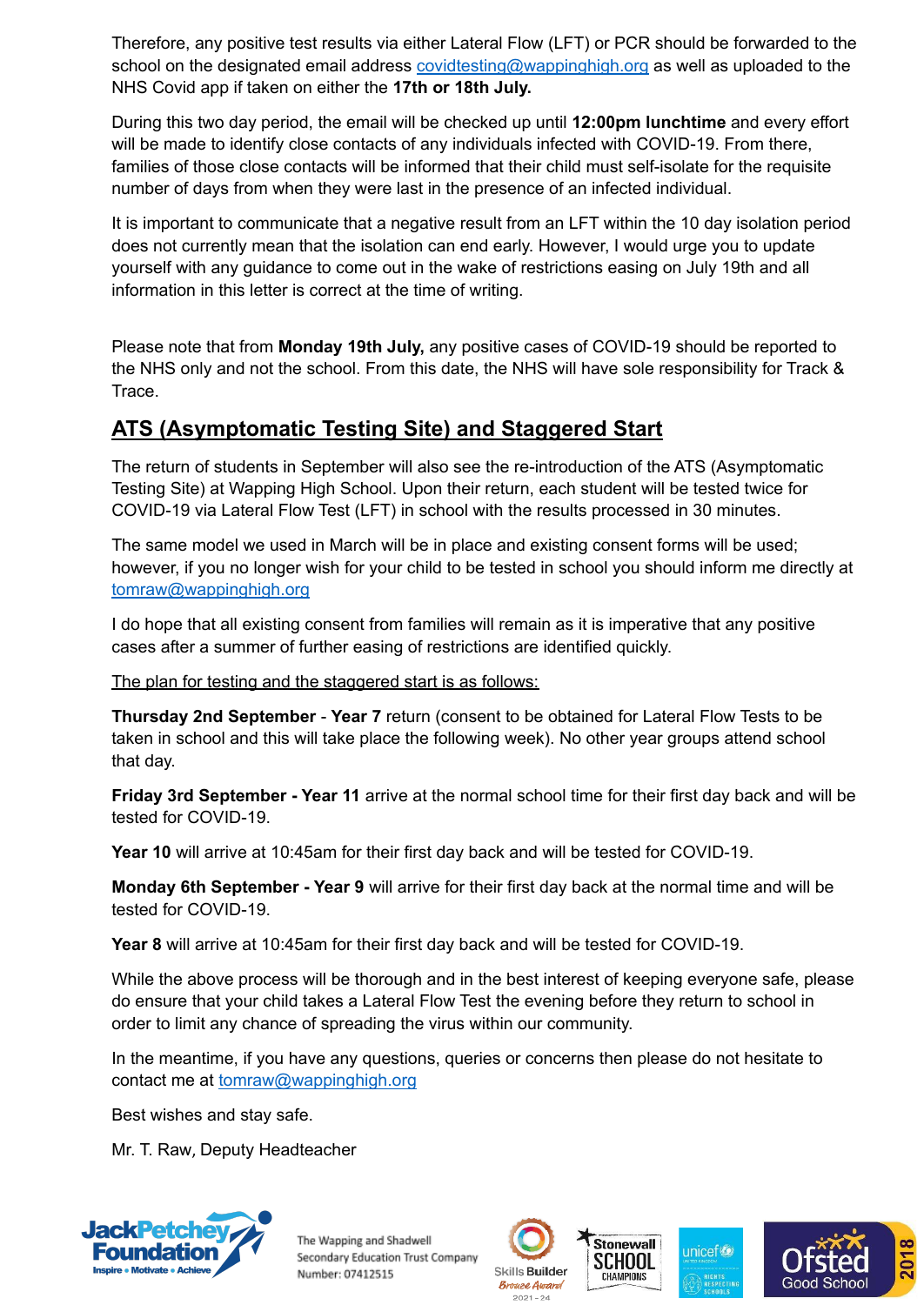# **Goodbye to leaving colleagues**

Thankfully, the staff here at Wapping High tend not to leave us as often as staff leave in other schools but now and again some key important people move on. There are a few staff leaving this year to pursue new opportunities and career paths elsewhere so I'd like to wish a fond farewell to Ms Jervier, Mr Jarovoj, Ms Gibson, Mr Webb & Mr Matthews who've worked so very hard in the time they've spent with us and will be sorely missed from the WHS team... Thank you from everyone!

I'd also like to say a huge thank you and best wishes for the future to Mr Webb who leaves us at the end of this term to take on a similar role in Gothenburg, Sweden. Great job Harry!

Best of luck to all our leavers here!

## **Key priorities for the next academic year**

As we continue forward on our road to recovery, we need to make sure that the school's priorities for next year are the right ones for everybody involved.

I am encouraged that the Government continues to reflect on its initial thinking that the 19th July would be a full relaxation of all restrictions. I am equally encouraged that the bubble approach in schools has been removed and a more sensible approach to enforced isolation is being looked at as the bubble and group isolation scenario has caused so much chaos for schools and everyone involved.

Mr Raw's section of this letter goes into detail about testing here at the school in September but I would also advise you to continue to look out for more information from central Government and from the school, to help us all stay as safe as we possibly can.

#### **Year 11 exams next year**

There continues to be a question mark over what examinations will look like next summer for next year's Year 11 and there remains the constant concern we have regarding how the Delta variant will affect students' learning in the next academic year. Mr Palmer, and Ms Stonebanks, continue to follow very closely all developments in this area as we did this year very successfully with our Year 11 leavers.

We will continue to keep you up to date with anything we feel you should know here. Rest assured there is no greater priority to me personally than ensuring that Year 11 are as prepared as possible for their upcoming examinations.

#### **Coaching and Mentoring**

Another key priority for WHS next year remains further embedding coaching and mentoring for all students and staff here at the school. Ms Ingram, as part of her promotion to Assistant Headteacher here at the school from September 1, has a principal focus of ensuring that coaching and mentoring is a mainstay experience for everyone here.

It is widely documented that coaching and mentoring have significant impact on schools that use them to motivate students to achieve more aspirational goals.

I wish Ms Ingram the best of luck in this exciting new journey for her here at the school.

#### **Further Curriculum improvements**



The Wapping and Shadwell Secondary Education Trust Company Number: 07412515







2018